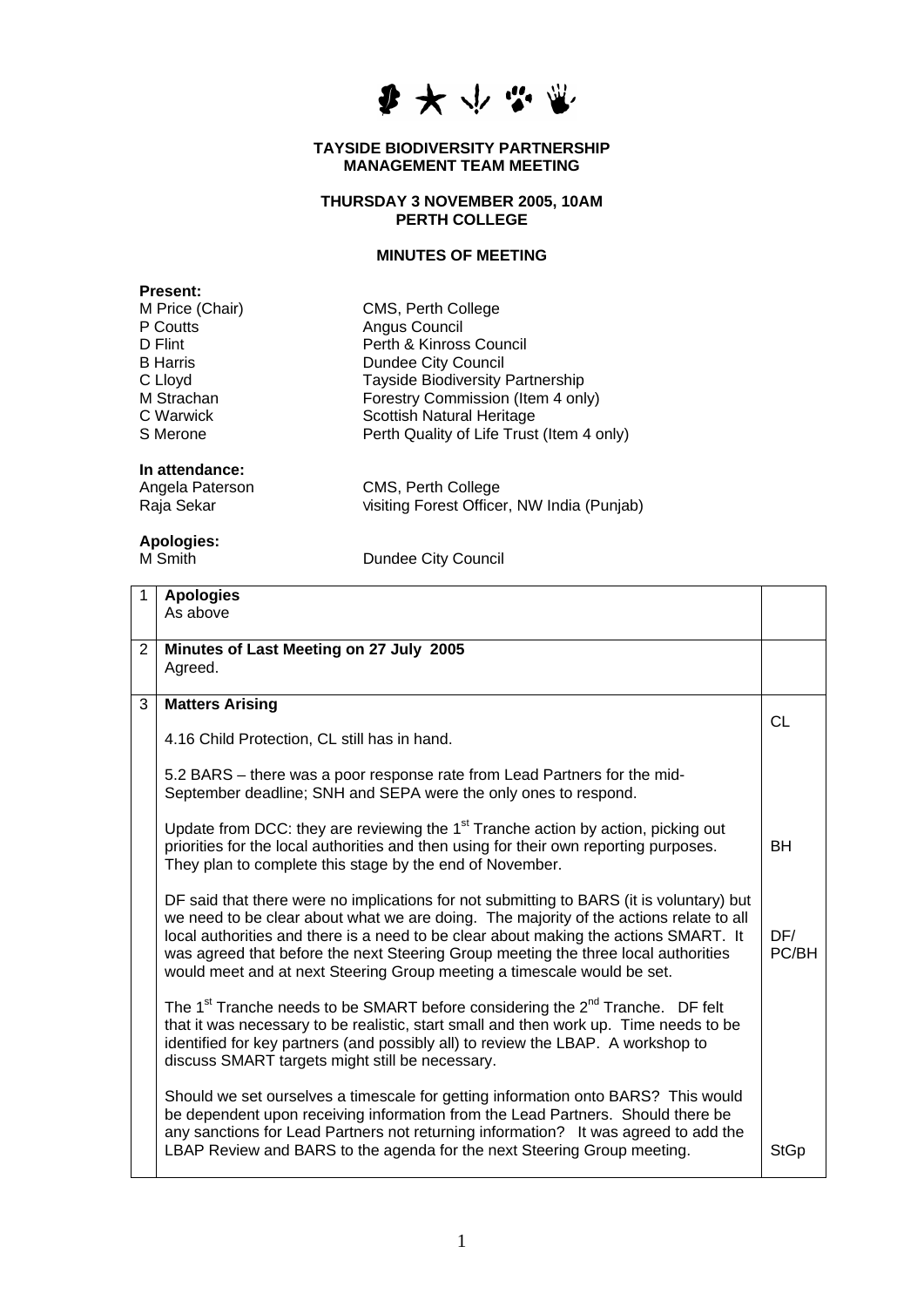|   | As a Partnership we need to be clear about going forward as a Partnership rather<br>than as individual partners. CW will forward email to DF with actions she sent to CL.<br>We need to agree which actions are relevant and then prioritise.                                                                                                                                                                                                                                                                                                                                                                                                                                                                                                                                                                                                                                                                                                                                                                                                                                                                                                                                                                                                                                                                                                                                                                                                                                                   | <b>CW</b>                           |
|---|-------------------------------------------------------------------------------------------------------------------------------------------------------------------------------------------------------------------------------------------------------------------------------------------------------------------------------------------------------------------------------------------------------------------------------------------------------------------------------------------------------------------------------------------------------------------------------------------------------------------------------------------------------------------------------------------------------------------------------------------------------------------------------------------------------------------------------------------------------------------------------------------------------------------------------------------------------------------------------------------------------------------------------------------------------------------------------------------------------------------------------------------------------------------------------------------------------------------------------------------------------------------------------------------------------------------------------------------------------------------------------------------------------------------------------------------------------------------------------------------------|-------------------------------------|
|   | All information to be collated through CL, and all contentious issues to be discussed<br>at a workshop; to be discussed in the next Steering Group meeting.                                                                                                                                                                                                                                                                                                                                                                                                                                                                                                                                                                                                                                                                                                                                                                                                                                                                                                                                                                                                                                                                                                                                                                                                                                                                                                                                     | <b>StGp</b>                         |
| 4 | <b>SITA Tayside Biodiversity Action Fund</b><br>Re. previous minutes - Application forms and Guidance Notes now agreed<br><b>MAPS</b><br>MS has maps, but these have not been put on the website yet as there are copyright<br>issues which he is dealing with. He had hoped this would have been sorted out by<br>the end of September, but there had been delays. Hard copies were available at the<br>meeting. MS will see if he can get an A4 version to attach to the guidance notes sent<br>out with applications. He reported that the majority of Tayside is covered, although<br>some uplands areas are not. SM will check with Aberdeenshire re northern area, and<br>speak to Stirling re the Killin/ St Fillans areas. The Rannoch area is not covered, and<br>only half of Glen Lyon. SM will get the information and MS will add details to the<br>map and arrange to get information onto the website. Maps will only need to be sent<br>with applications for boundary areas.<br>One application has been received which includes a project site outwith the map area<br>(Forest Research - Carrie, by Loch Rannoch).<br><b>LAUNCH</b><br>The launch of the Fund went well; MP, CL and many Lead Partners attended. There<br>was good press coverage, although the Perthshire Advertiser printed an erroneous<br>press release saying that £300k was going directly to Red Squirrel projects. CL wrote<br>a 'letter to the editor' (not yet published) to put the matter right. | ΜS<br><b>SM</b><br>SM/<br><b>MS</b> |
|   | A good number of projects have been received and a full allocation of funds could be<br>achieved this year. There followed a discussion regarding how best to agree criteria<br>for ranking projects. SM suggested going through all projects, taking into account<br>compliance issues as some projects would not fully comply or would only be eligible<br>for X%. From this it would be straightforward to see how many applications were<br>actually eligible. Projects could be prioritised from there.<br>It was pointed out that the deadline for the next round is 20 January 2006. DF<br>suggested that if any of the existing projects proved borderline, these could be carried<br>forward to January as SM could request more information and then consider in<br>January.<br>CW said we needed to look at funding projects only for Year 1 as other years might<br>not be viable if we don't get funding for further years. SM said we can commit Y1 and<br>Y2 funding in Y1 and then carry forward rather than waiting to Y2 to see if money still<br>He confirmed that Y2 funding is very likely; Y3 we don't know.<br>available then.<br>There was £95K available for this year. Some of the applications received have<br>projects that start in Y2.<br>It was suggested we need to add a clause that it is intended to fund projects for<br>further years, subject to funding being confirmed.                                                                                |                                     |
|   |                                                                                                                                                                                                                                                                                                                                                                                                                                                                                                                                                                                                                                                                                                                                                                                                                                                                                                                                                                                                                                                                                                                                                                                                                                                                                                                                                                                                                                                                                                 |                                     |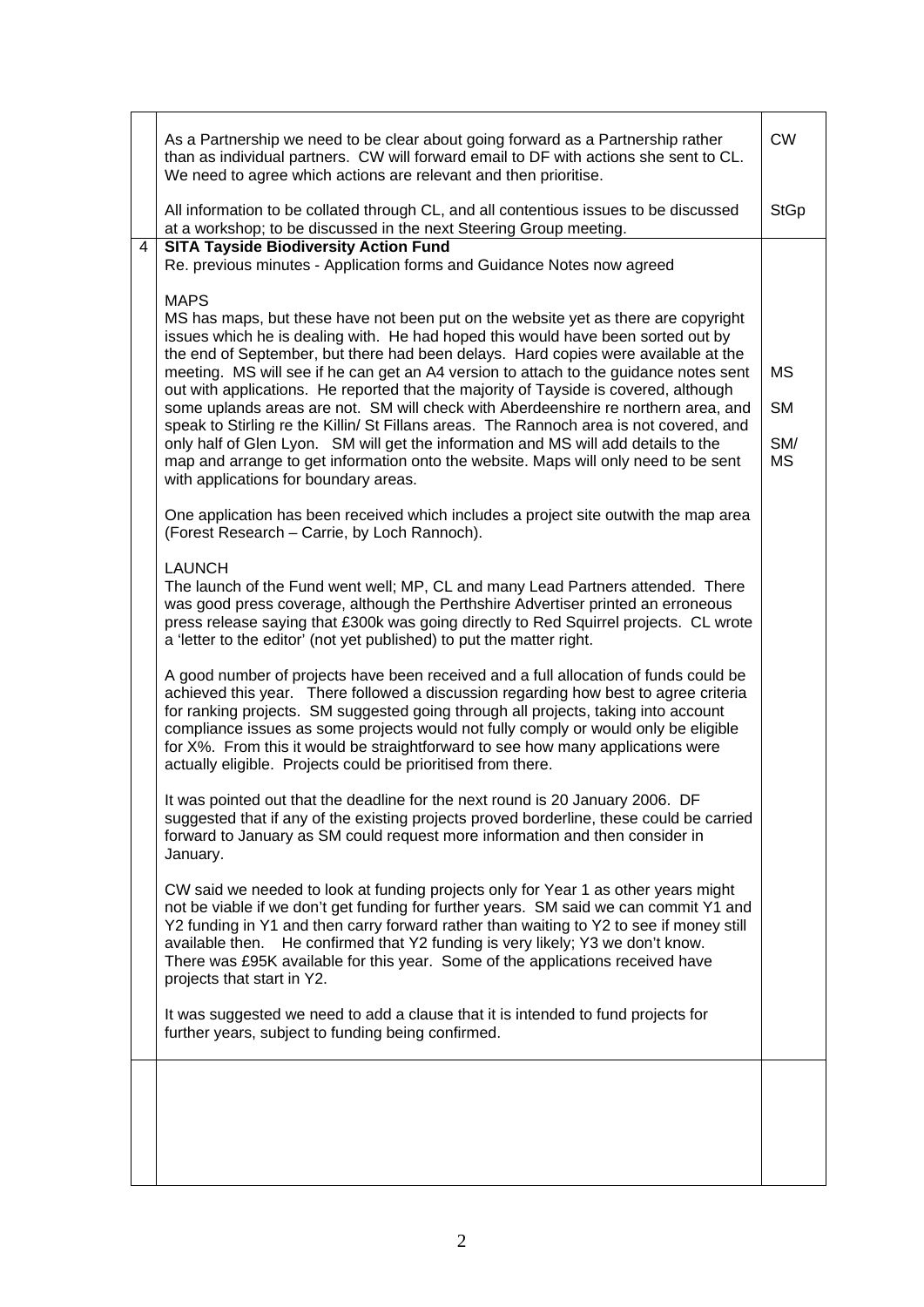## **PROJECT ASSESSMENT PANEL Round 1 - 2005/06**

PROPOSALS (refer by application reference number)

### **5383 - Scottish Crop Research Institute**

**Living Field Study Centre (the Flora and Fauna of Scotland's Arable Farmland)**  Project should be linked to a site where habitat/species are identified. Location OK but educational aspects not eligible; most of this application covers training/education and is not linked to a specific site/habitat. Demonstration plots are part of the practical work on site – this could be eligible (10%).

£1,100 eligible + 10% = £1,200 (access paths, specialist seed). Consider granting this, explaining why this is the only sum eligible, and offer further advice regarding other possible sources of funding (eg Green Spaces website).

**RECOMMENDATION Priority – medium Y1 - £1,200**

### **5384 - Angus Council (Social Work and Health Department) Beech Hill House Wildlife Garden (Forfar)**

Site eligible

It is not possible to give funds directly to Angus Council – the council would have to invoice PQLT and add VAT (which is not recoverable). Angus Council could charge £3,500 + VAT (but this is not recoverable) as this is providing a service, or we could pay the £3,500 including VAT.

It was noted that the garden is not an area open to the general public, but this is not an issue under the Fund. It is an Angus Council/NHS project.

DF noted that the grant would be for making the path and asked if this linked into the biodiversity/species improvements as in the Guidelines.

The Angus Ranger Service will monitor the effectiveness of the project. Feeding stations will be provided. CL asked if the project could be made part of the Angus Ranger Service Hospitals/Sheltered Housing Biodiversity Project.

Should we be funding nest boxes and direct biodiversity enhancement rather than the path, which is not directly contributing to biodiversity?

### **RECOMMENDATION**

**Priority - medium** 

**Panel generally likes the project but needs assurance that proposed works will not be to the detriment of biodiversity and will actually enhance the area's biodiversity. Panel needs verification of the commitment from the Ranger Service.** 

**Ask the applicant for clarification on costs and for further consideration on funding the biodiversity element. The Panel would like to fund the biodiversity part of the project (e.g. nest boxes, feeder stations, etc., rather than the actual path.**

**Request re-submission of the application by 20 January 2006 that shows how the project as a whole will benefit biodiversity.**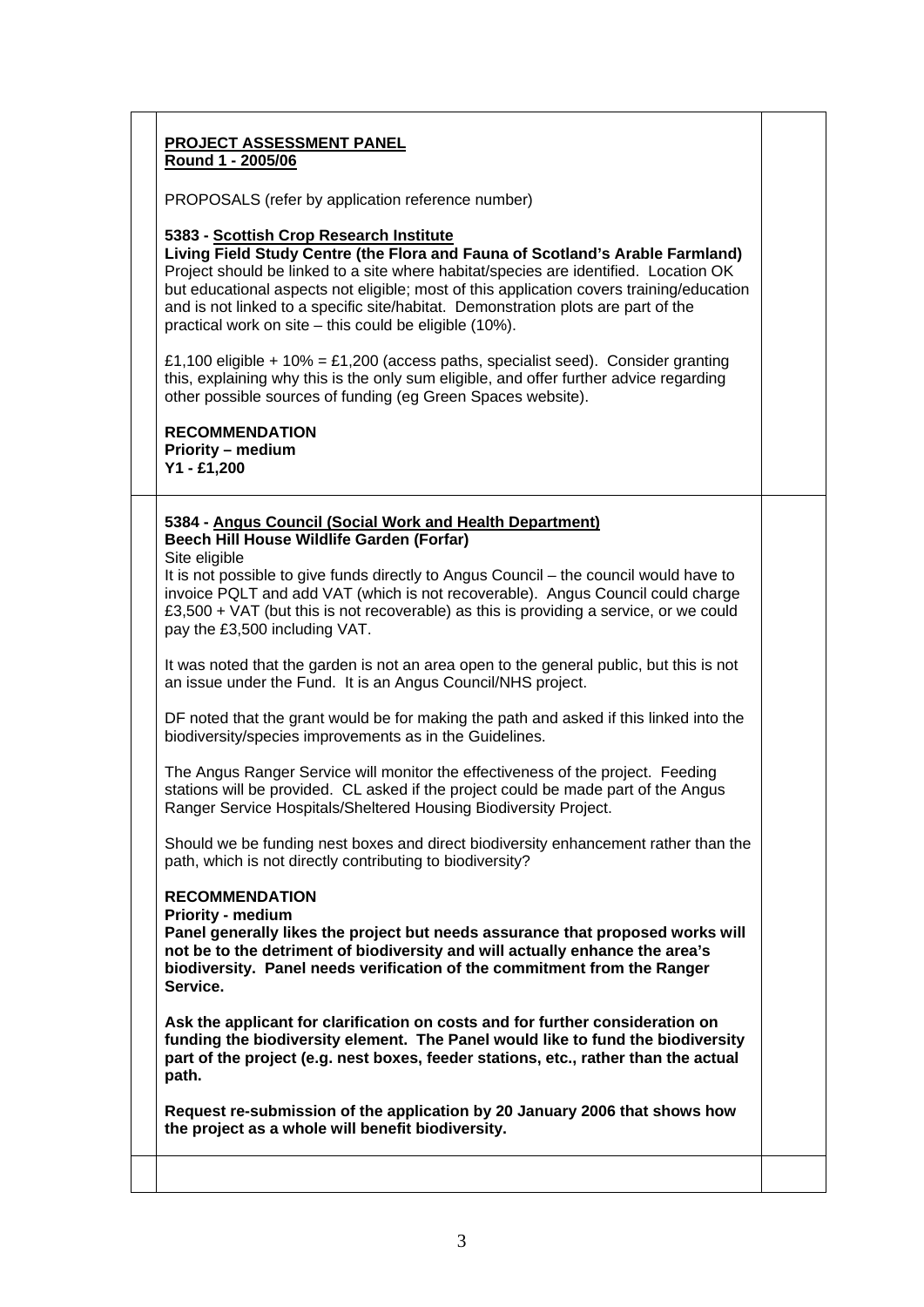| 5385 - Angus Council Ranger Service<br><b>Crombie Country Park Artificial Sand Martin Wall</b><br>Site eligible                                                                                                                                                                                                                                                                                                                                                                                                            |  |
|----------------------------------------------------------------------------------------------------------------------------------------------------------------------------------------------------------------------------------------------------------------------------------------------------------------------------------------------------------------------------------------------------------------------------------------------------------------------------------------------------------------------------|--|
| It is not possible to give funds directly to Angus Council - the council would have to<br>invoice PQLT and add VAT (which is not recoverable). Angus Council could charge<br>£10,029 + VAT as this is providing a service, or we could pay the £10,029 including<br>VAT.                                                                                                                                                                                                                                                   |  |
| Good project and good balance of people involved; a well thought out project.<br>It will have a direct benefit for a number of species, as well as educational benefits.<br>Monitoring of project guaranteed.                                                                                                                                                                                                                                                                                                              |  |
| CW asked who is carrying out the work? Not indicated, tenders not included (if<br>Angus Council satisfied, then we agree to funding).                                                                                                                                                                                                                                                                                                                                                                                      |  |
| Actual cost would include VAT so to fully fund the project the requirement would be<br>for approx £12k (more than they have asked for). Alternatively, we could give what<br>they ask for. The Panel provisionally agreed £10k, including VAT (so they will have<br>to charge VAT on top of this). Depending on allocation of 2005-06 monies, we could<br>recommend an increase to £12k if sufficient monies are available. Ask if the<br>applicant can obtain some materials in kind (by way of donation or sponsorship). |  |
| <b>RECOMMENDATION</b><br>Priority - high<br>Y1 - £10k (see note above)                                                                                                                                                                                                                                                                                                                                                                                                                                                     |  |
| 5386 - Comrie in Colour<br>Wildflower Meadow, St. Serf's Episcopalian Church, Comrie<br>This project will not happen unless we grant 100% funds for new plants and fence<br>repairs/ new gate. The considerable in-kind voluntary work proposed has not been<br>costed.                                                                                                                                                                                                                                                    |  |
| DF declared an interest (lives in Comrie). He mentioned that the area is at the start<br>of the Comrie Millennium Footpath.                                                                                                                                                                                                                                                                                                                                                                                                |  |
| Poor application with no inclusion of which biodiversity targets it hits. The secondary<br>criteria mentions that the whole community will be involved in the project $-$ is this<br>applicable?                                                                                                                                                                                                                                                                                                                           |  |
| There is a sustainability issue, and potentially the wrong technique being proposed to<br>convert a field into a wildflower meadow.                                                                                                                                                                                                                                                                                                                                                                                        |  |
| <b>RECOMMENDATION</b><br><b>REJECT</b><br>Good idea to have a wildflower meadow and potential for it to become part of<br>the Tayside Green Graveyard Initiative. Suggest that the existing proposal is<br>not the right way forward and give advice as to what to do next.                                                                                                                                                                                                                                                |  |
| A resubmission would be welcomed if the applicant tells us how the project would hit<br>national and/or local biodiversity targets, considers alternative means of creating a<br>wildflower meadow (e.g., seeding), and also how the meadow interacts with the<br>Millennium footpath?                                                                                                                                                                                                                                     |  |
|                                                                                                                                                                                                                                                                                                                                                                                                                                                                                                                            |  |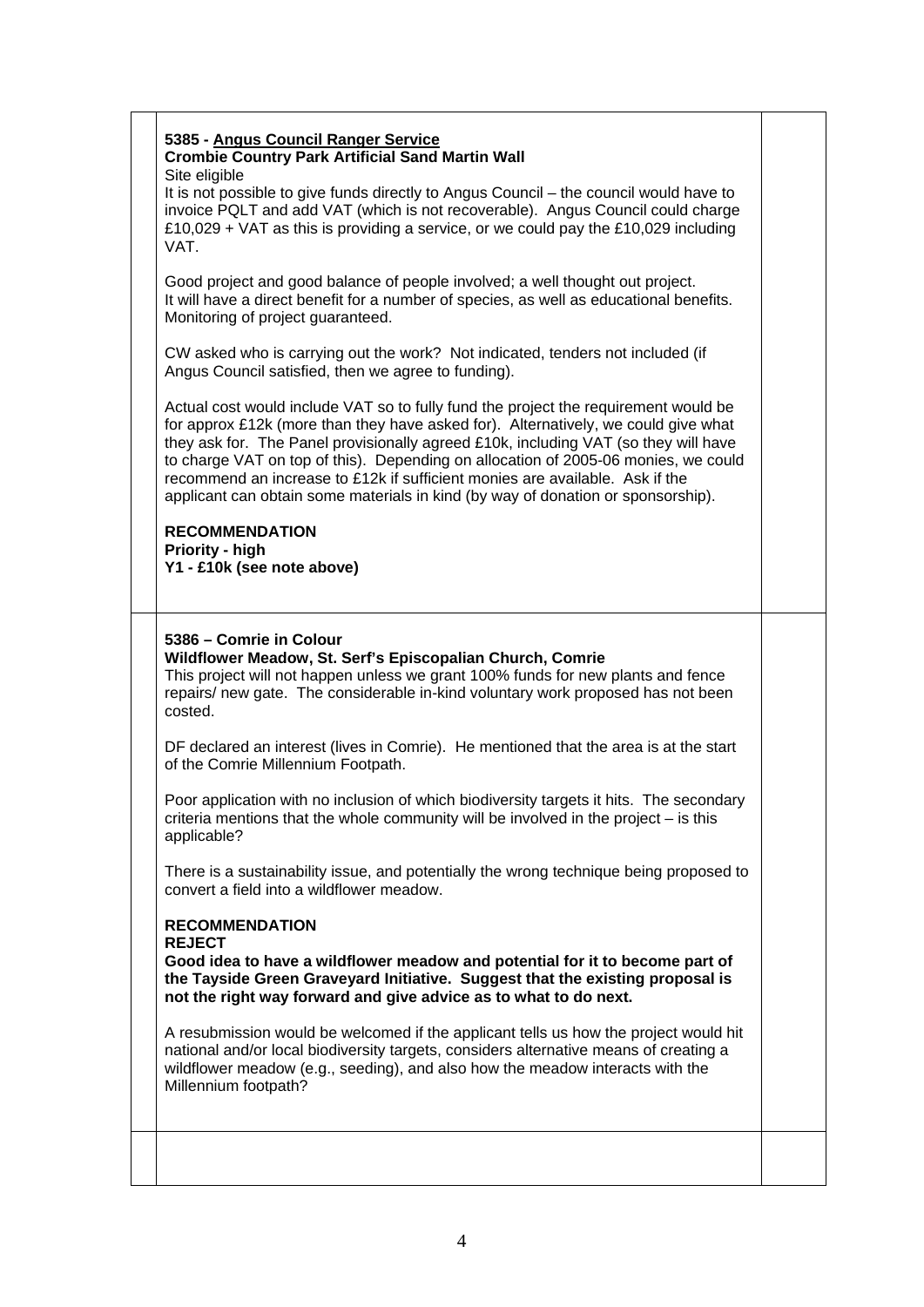| 5388 - Angus FWAG                                                                                                                                                                                                                                                                                                                |  |
|----------------------------------------------------------------------------------------------------------------------------------------------------------------------------------------------------------------------------------------------------------------------------------------------------------------------------------|--|
|                                                                                                                                                                                                                                                                                                                                  |  |
| <b>Missing Links, Natural Networks Project</b>                                                                                                                                                                                                                                                                                   |  |
| A substantial project developed over a long period of time; some funding has been<br>offered (including Angus Environment Trust and SNH - this has not yet been                                                                                                                                                                  |  |
| confirmed).                                                                                                                                                                                                                                                                                                                      |  |
|                                                                                                                                                                                                                                                                                                                                  |  |
| Funding requested - £90k which would generate an income stream for FWAG. CW -                                                                                                                                                                                                                                                    |  |
| SNH in principle could give grant aid next year (£18k), but an application has not                                                                                                                                                                                                                                               |  |
| been received yet.                                                                                                                                                                                                                                                                                                               |  |
| MS - Forestry Commission could possibly consider grant aid (Angus FWAG has,<br>however, not approached FC), or other SEERAD aid may be available.                                                                                                                                                                                |  |
|                                                                                                                                                                                                                                                                                                                                  |  |
| This is a multiple sites project; ENTRUST would like to identify the proposed project                                                                                                                                                                                                                                            |  |
| sites (not given at the moment) - this could become issue. Project could be split into                                                                                                                                                                                                                                           |  |
| two - a pilot stage where one or more sites could be identified and funded, and a                                                                                                                                                                                                                                                |  |
| second project stage where further sites could be identified and funded at a later                                                                                                                                                                                                                                               |  |
| date.                                                                                                                                                                                                                                                                                                                            |  |
| DF asked why Perthshire FWAG was not involved if it was a Tay Estuary-bounded                                                                                                                                                                                                                                                    |  |
| project that included Fife, Angus and Kinross-shire (i.e. Fife & Kinross FWAG and                                                                                                                                                                                                                                                |  |
| Angus FWAG).                                                                                                                                                                                                                                                                                                                     |  |
| <b>RECOMMENDATION</b>                                                                                                                                                                                                                                                                                                            |  |
| Priority - high.                                                                                                                                                                                                                                                                                                                 |  |
|                                                                                                                                                                                                                                                                                                                                  |  |
| minimum of 3 demonstration sites. The Panel will need to know the names of<br>the sites, check that they are eligible and that farmers agree. The<br>demonstration sites must be in either Kinross-shire or Angus.                                                                                                               |  |
| The Panel proposes ring-fencing up to £12k for setting up the pilot project for                                                                                                                                                                                                                                                  |  |
| this financial year (£3k for surveys and an average £2k to £3k per farm).<br>Information is required on how much FWAG would need to fund the pilot sites<br>(and identify specific sites); ask them to consider other funding (e.g. Forestry                                                                                     |  |
| Commission).                                                                                                                                                                                                                                                                                                                     |  |
| Encourage resubmission at a later date when the main part of the project is<br>ready to be launched and FWAG has identified and applied for other funding as<br>appropriate. It should be emphasised that funding is contingent on the formal<br>identification of sites. Feedback required from Angus FWAG that this is viable. |  |
| Y1 - up to £12K (for a minimum of 3 demonstration sites). Sites must be<br>identified before the grant can be made.                                                                                                                                                                                                              |  |
|                                                                                                                                                                                                                                                                                                                                  |  |
| 5389 - Woodland Trust                                                                                                                                                                                                                                                                                                            |  |
| Geordie's Wood 'Tree for All' Project<br>The applicant does not require funds until 2006/07 - £20k application. Funds already                                                                                                                                                                                                    |  |
| available from the Forestry Commission. Predominately a Clackmannanshire project                                                                                                                                                                                                                                                 |  |
| with a small patch in our area. However, the education opportunities are probably                                                                                                                                                                                                                                                |  |
| largely focussed outwith Tayside. Costs of this element of the project appear to be                                                                                                                                                                                                                                              |  |
| much higher than for other elements.                                                                                                                                                                                                                                                                                             |  |
|                                                                                                                                                                                                                                                                                                                                  |  |
| Panel requires confirmation on how much of the site comes within Tayside and what<br>species would benefit. Query also on whether the project is going to be sustainable.                                                                                                                                                        |  |
|                                                                                                                                                                                                                                                                                                                                  |  |
| <b>RECOMMENDATION</b>                                                                                                                                                                                                                                                                                                            |  |
| <b>REJECT</b><br>If feedback required, clarification needed as why funding is being requested                                                                                                                                                                                                                                    |  |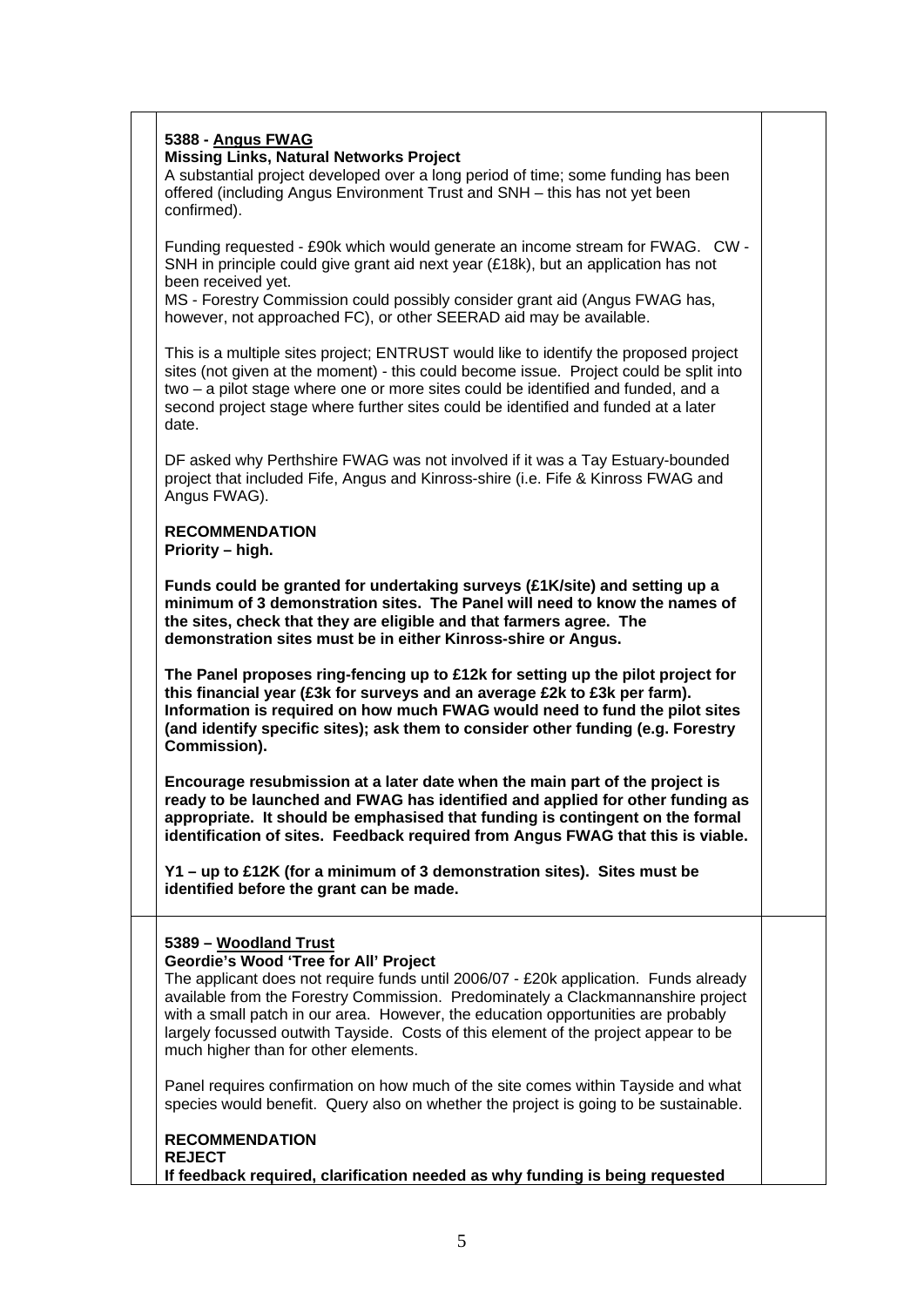| when costs already appear to be covered by a Forestry Commission grant.                                                                                                                                                                                                                                                                                                                                                                                                          |  |
|----------------------------------------------------------------------------------------------------------------------------------------------------------------------------------------------------------------------------------------------------------------------------------------------------------------------------------------------------------------------------------------------------------------------------------------------------------------------------------|--|
| 5390 – Forest Research<br><b>Juniper Natural Regeneration Management Trials</b><br>Sites eligible.<br>A well thought out project. Juniper is a UK priority species so project is of Scotland-<br>wide importance. Overall, a 5 year project (applicant requesting 3 year funding here).<br>Sowing seeds/testing seeds - Y1 £814.<br>Assuming TBAF funding available for further years, will consider Y2. Queried<br>whether SNH could provide support for this.                  |  |
| <b>RECOMMENDATION</b><br>Priority - high<br>Y1 - £814<br>Y2 - £5.5K from Y1 funds<br>We will look favourably at the monitoring and data work (£6K) in Y3 but would<br>like applicant to check other possibilities of funding (e.g. SNH). The proposal<br>for Y3 will be reconsidered once SITA funding is confirmed.                                                                                                                                                             |  |
| 5391 - Forest Research<br><b>Small Cow-Wheat Species Recovery Project</b><br>5 sites identified, one not eligible, plus 2 new sites not yet identified - Panel will need<br>that information first.                                                                                                                                                                                                                                                                              |  |
| The funds requested for this year are for the 2 new sites. This is not possible as<br>need to identify sites before the project can be registered for Entrust.                                                                                                                                                                                                                                                                                                                   |  |
| However, it would be possible to fund 4 out of 5 named sites. We can fund the<br>Recovery Project, but not the scoping study to identify new sites. The Panel<br>suggests that SWT or SNH could be considered as a funder for this part of the<br>project.                                                                                                                                                                                                                       |  |
| Query from CW - do they need an extra 2 sites to validate the results?                                                                                                                                                                                                                                                                                                                                                                                                           |  |
| <b>RECOMMENDATION</b><br>Priority - medium                                                                                                                                                                                                                                                                                                                                                                                                                                       |  |
| We are not able to allocate for this year as the first part of the project is for a<br>scoping study and this cannot be funded. The Panel recognises the national<br>importance of the project and asks the applicant to resubmit an application for<br>the second part of the project (Years 2 and 3 at the eligible sites). If the<br>applicant can resubmit by 20 January, we will reconsider at our next meeting<br>(plus the additional 2 sites if they can be identified). |  |
| 5392 - Broughty Ferry Environmental Project<br>Following the Life of Water (FLOW)<br>SNH co-funds the officer's post for this project and covers the revenue costs. Need<br>to ask for clarification if funding request covers existing officer's post to ensure there<br>is no double funding. We also need to have the project sites identified.                                                                                                                               |  |
| The Panel would like to recommend funding, but can only do so if the site location for<br>Year 1 is identified and confirmed within the month.                                                                                                                                                                                                                                                                                                                                   |  |
| <b>RECOMMENDATION</b><br><b>Priority - medium</b>                                                                                                                                                                                                                                                                                                                                                                                                                                |  |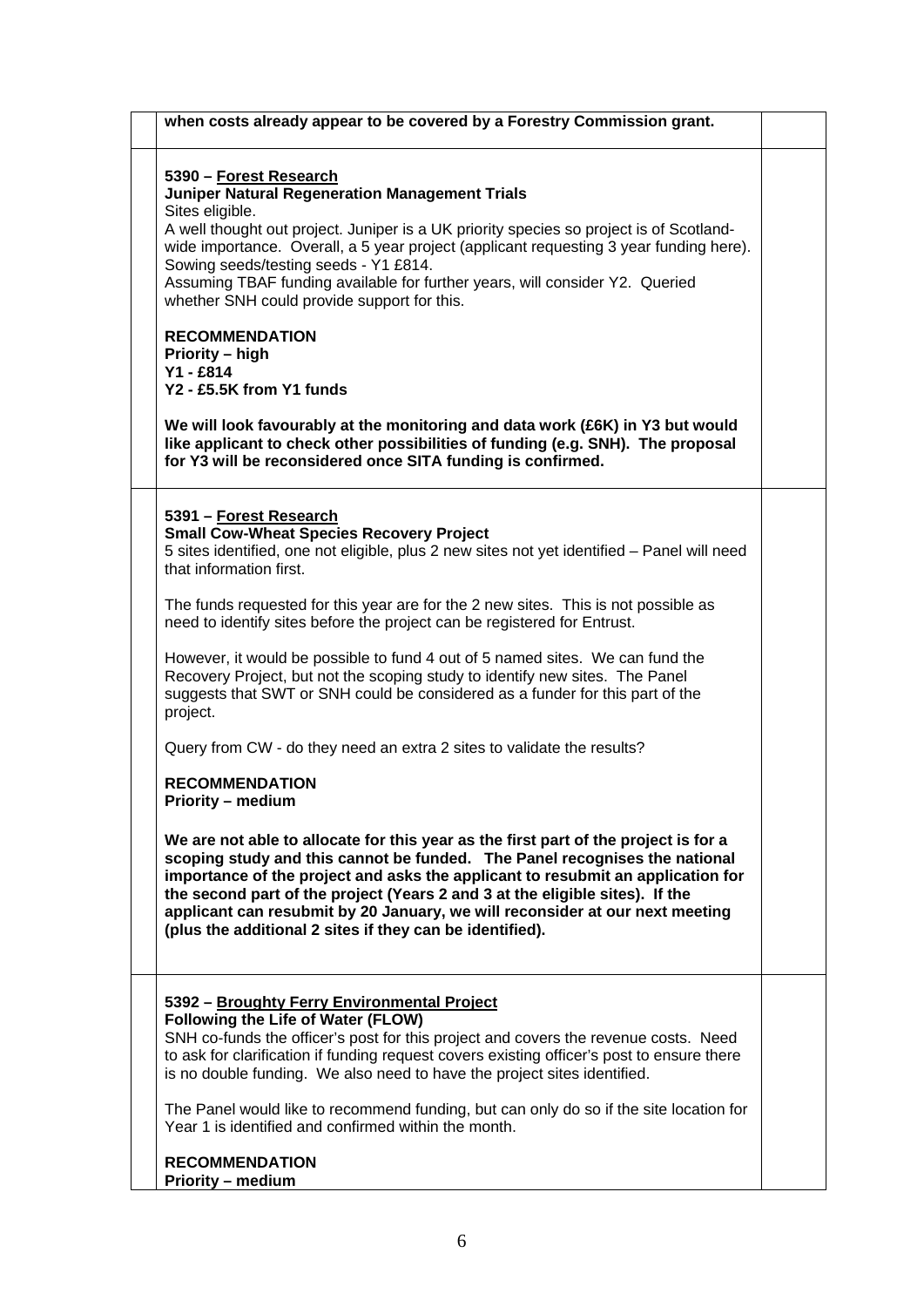| $Y1 - up to £5,100$                                                                                                                                                                                                                                                                                                                                                                                                                                                                                                                                                                                                                                                                                                                                                                                                                                                   |  |
|-----------------------------------------------------------------------------------------------------------------------------------------------------------------------------------------------------------------------------------------------------------------------------------------------------------------------------------------------------------------------------------------------------------------------------------------------------------------------------------------------------------------------------------------------------------------------------------------------------------------------------------------------------------------------------------------------------------------------------------------------------------------------------------------------------------------------------------------------------------------------|--|
| The Panel recommends funding Y1 as long as 1) sites are identified 2)<br>clarification is received regarding any element of double funding for project<br>worker (i.e., is project worker element currently paid from existing funds?). The<br>Panel would be willing to consider Y2 and Y3 funding but again needs to know<br>specific sites and what the project officer costs mean. No commitments can be<br>made at this time.<br>If information is received by the end of November, we can update the existing<br>application so that it can be considered at the PQLT meeting at the beginning<br>of December.<br>If other information is available by 20 January (or sooner) it may be possible to<br>ring-fence funds for Y2 and Y3 from this year's funding allocation.                                                                                      |  |
| 5393 - RSPB<br><b>Angus Corn Bunting Recovery Project</b><br>The applicant is looking for funding for 2006/07 (starting April 2006).<br>Sites not identified (3 sites need to be identified)<br>It is a priority species; the project will also benefit other farmland species.<br>The funding of specific Farm Biodiversity Action Plans for each of the proposed sites<br>is not included in this.<br>If sites can be identified by the end of November, the Panel will recommend funding.<br><b>RECOMMENDATION</b><br>Priority – not given<br>Y1 - £10,578<br>Y2 - £9,298 from Y1 funds<br>We will fully fund Y1 and Y2 from this year's funding allocation as long as the<br>applicant confirms the project sites. Subject to SITA funds being confirmed, Y3<br>(£10,578) will also be considered at a later date. An annual progress report will<br>be required. |  |
| 5394 - Auchterarder Golf Club<br><b>Pond Creation Project</b><br>Project has been withdrawn.                                                                                                                                                                                                                                                                                                                                                                                                                                                                                                                                                                                                                                                                                                                                                                          |  |
| 5396 - YMCA<br>The Focused Young People Project<br>The application does not meet Entrust guidelines. The Panel recommends that the<br>applicants study the Green Space website for assistance with funding.                                                                                                                                                                                                                                                                                                                                                                                                                                                                                                                                                                                                                                                           |  |
| <b>Summary of allocations from Y1 funds</b><br>5383 - Scottish Crop Research Institute: Y1 - £1.2K<br>5385 - Angus Council Ranger Service: Y1 - £10k<br>5388 - Angus FWAG: Y1 - up to £12K<br>5390 - Forest Research: Y1 - £814; Y2 - £5.5K = £6314<br>5392 - Broughty Ferry Environmental Project: Y1 - up to £5,100<br>5393 - RSPB: Y1 - £10,578; Y2 - £9,298 = £19876<br>TOTAL (maximum): £54490                                                                                                                                                                                                                                                                                                                                                                                                                                                                   |  |
| It was agreed that the Application Guidelines need to be amended to indicate that                                                                                                                                                                                                                                                                                                                                                                                                                                                                                                                                                                                                                                                                                                                                                                                     |  |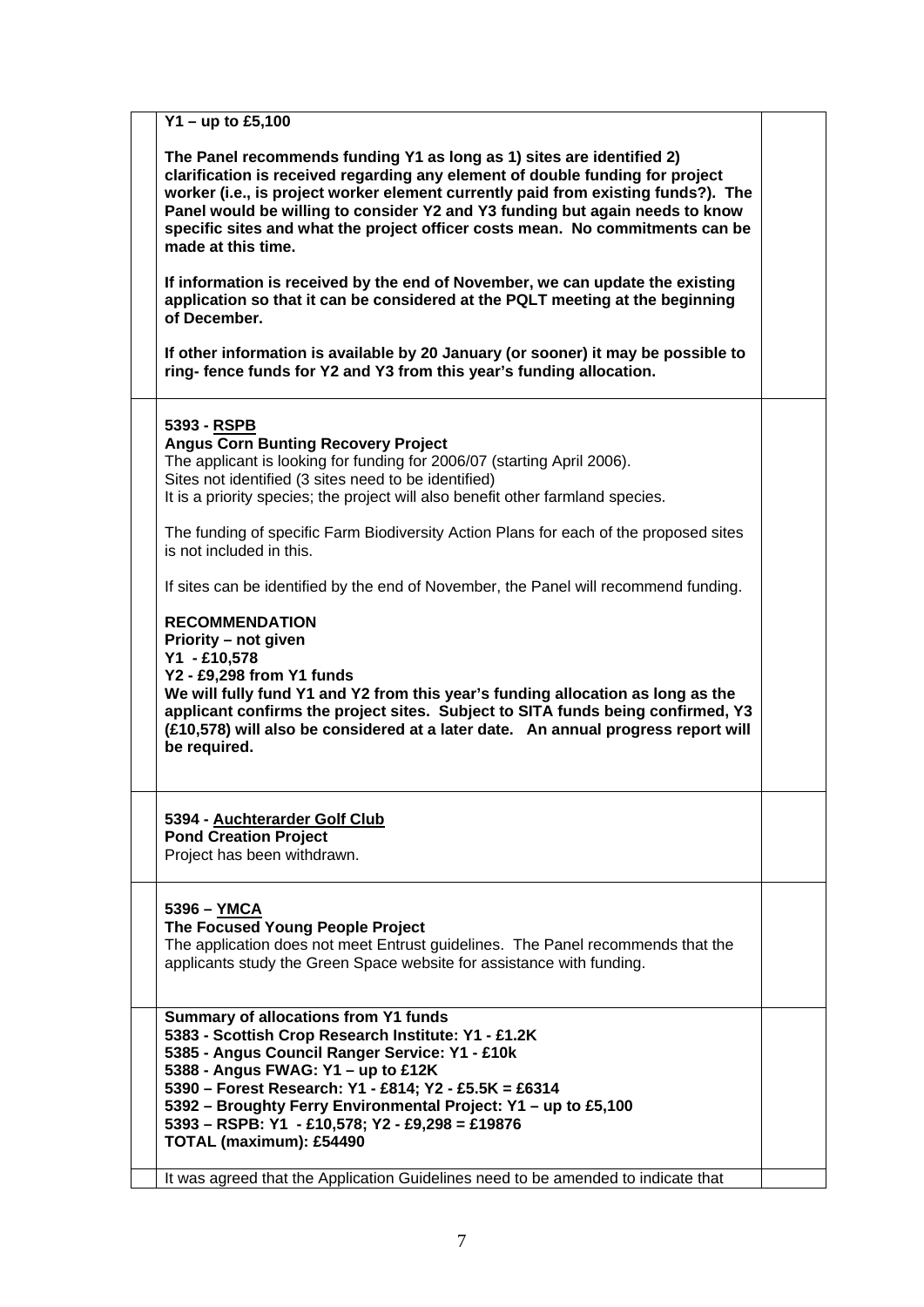|   | sites must be identified at the time of application.<br>Add - "Wherever possible, you should identify the sites".                                                                                                                                                                                                                                                                                                                                                                                                                                                                                                                                                                                                                                                                                                                                                                                                                                                |                  |
|---|------------------------------------------------------------------------------------------------------------------------------------------------------------------------------------------------------------------------------------------------------------------------------------------------------------------------------------------------------------------------------------------------------------------------------------------------------------------------------------------------------------------------------------------------------------------------------------------------------------------------------------------------------------------------------------------------------------------------------------------------------------------------------------------------------------------------------------------------------------------------------------------------------------------------------------------------------------------|------------------|
|   | For next meeting, if sites are not identified at the time of application, SM or CL are to<br>contact applicants in advance to ask for the information.                                                                                                                                                                                                                                                                                                                                                                                                                                                                                                                                                                                                                                                                                                                                                                                                           | SM/<br><b>CL</b> |
| 5 | <b>LAGS (Local Action Grants Scheme)</b><br>As reported at the last Steering Group by CW, SNH may, in principle, be able to<br>contribute slightly less than £10k. SNH needs to know how such monies will be used<br>and whether it should be used in conjunction with the SITA funds, etc. Should such a<br>grant be added to the SITA funds? If it is, SNH's logo would need to be added to the<br>list of Partners contributing to the Fund. Would there be problems of double-funding<br>if applicants applied to SNH separately? Assuming that the funds would be combined<br>with the SITA Trust funds, it is assumed that five per cent of the SNH grant would<br>also need to go to the PQLT as a contribution towards administration costs (i.e. £500<br>out of a £10k grant). Who should apply to SNH - the Partnership as a whole? CW<br>will ask if the SNH monies could be added to the SITA fund, or if they should be kept<br>as a separate fund. | <b>CW</b>        |
|   | It was agreed that MP could apply on behalf of the Partnership (if a request for<br>funding to SNH is for over £10k there is a twice yearly deadline, but if under £10k the<br>situation is simpler – propose to request just under £10k). Alternatively, could PQLT<br>apply for the funding? CL/MP could write a proposal for S Merone (if he agreed) who<br>could then submit it to SNH. CW will advise on the issues above and on which option<br>would be best and then send either MP or CL an application pack.                                                                                                                                                                                                                                                                                                                                                                                                                                           | <b>CW</b>        |
| 6 | <b>Work Programme/Co-ordinator's Report</b><br>The report was circulated. CL will update quarterly figures from previous quarter<br>before circulating a definitive version. Priorities are in bold.<br>Red Squirrel newsletter - funding secured from SNH and FC; 5,000 copies published<br>and currently being widely distributed.<br>CL has prepared a report, based on the weekly information she is receiving, showing<br>how much the website is being used. This can be e-mailed to those interested. The<br>website is being updated regularly.                                                                                                                                                                                                                                                                                                                                                                                                          | <b>CL</b>        |
|   | 2.2 Press releases and article writing - slightly behind, although these are being<br>prepared as often as possible.<br>The Water and Wetland Sub-group has arranged a national seminar on the subject of<br>"River Engineering - Solutions for Roads and Fish" for 9 <sup>th</sup> November, and obtained<br>£1,000 sponsorship. Taking place at the Birnam Institute, 100 delegates have<br>booked from all over Scotland. Many more had been turned away, so a second<br>seminar is being mooted in 2006.                                                                                                                                                                                                                                                                                                                                                                                                                                                     |                  |
|   | 3.4 A lot of support has been given to the Red Squirrel groups and Town Swift<br>survey; Population Mapping - this has been undertaken.<br>Question raised by CW: Red squirrel Groups - can the sub groups deal with this<br>rather than CL? Should there be a Red Squirrel Interest Group set up? Is there<br>enough contingency in the work programme for CL to take up e.g. a Red Squirrel<br>Interest Group. CL said that at present Red Squirrel issues were routed via the<br>Woodland sub-group, but that other Interest Groups (for Barn Owls and Swifts) had<br>proved very useful.                                                                                                                                                                                                                                                                                                                                                                     |                  |
|   | CL's admin allocation - could part of this be used to take minutes at sub group<br>meetings? DF said there shouldn't be a problem here (say c. 3 times a year) but a<br>problem would be created if every group wanted this kind of support. This item<br>needs to be added to the agenda of the next steering group meeting: discuss sub<br>group meetings and how they function/time allocations.                                                                                                                                                                                                                                                                                                                                                                                                                                                                                                                                                              | <b>StGp</b>      |
|   | Look at how we can bring in new people to the Partnership and sub-groups, and<br>enthuse people, DF suggested having 'events' to bring people in. CL said that each                                                                                                                                                                                                                                                                                                                                                                                                                                                                                                                                                                                                                                                                                                                                                                                              |                  |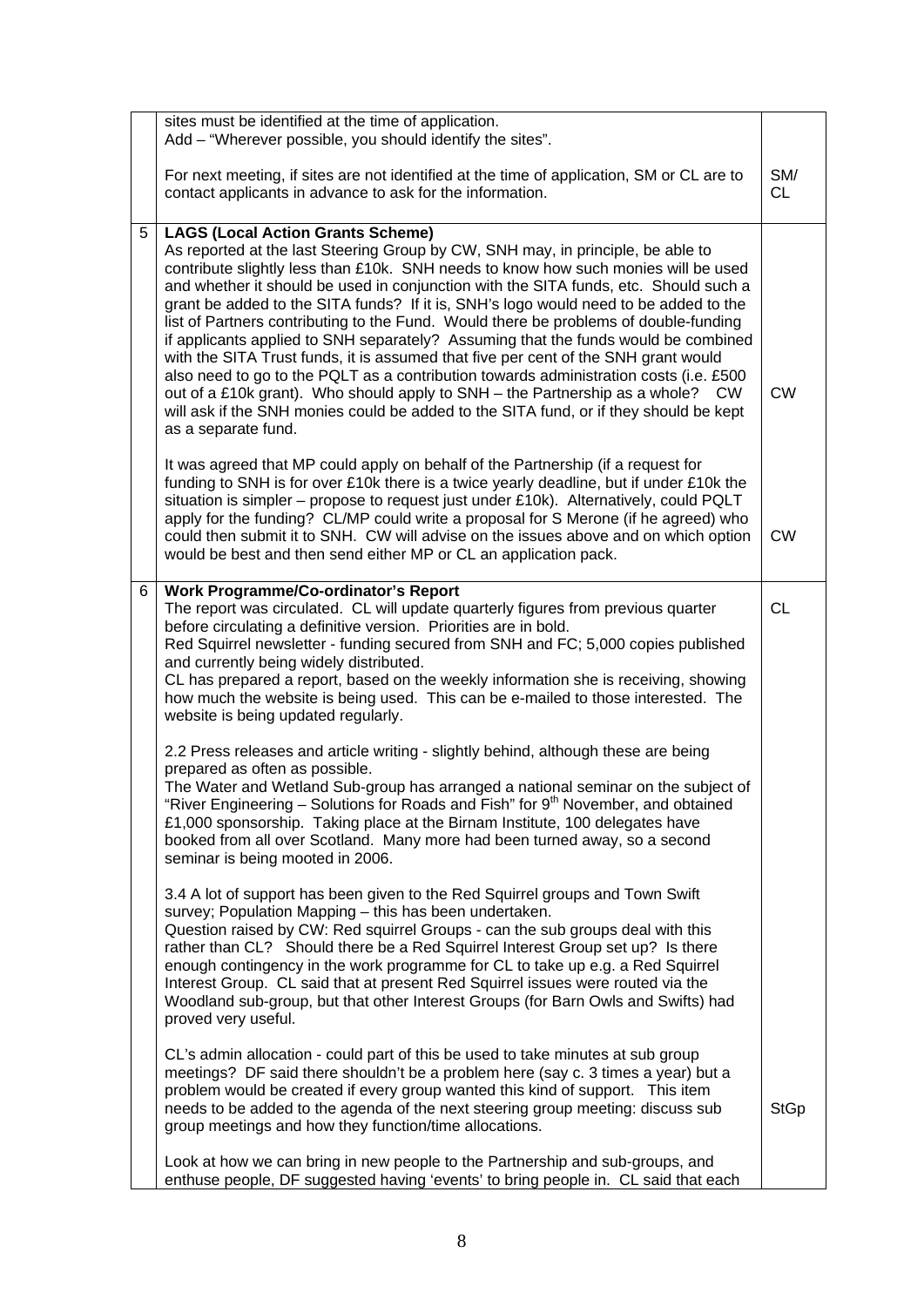|                | sub-group was trying to have an annual summer visit to which potential new<br>members could be invited. There were also the two national focus points of Scottish<br>Biodiversity Week (May) and Backyard Biodiversity Day (June). She suggested we<br>look at ways in which the sub groups could link into national events (e.g. the Water<br>and Wetlands sub-group could champion World Wetlands Day in February or focus<br>on the International Bog Day in July by raising awareness of projects/issues in<br>Tayside?).<br>It was proposed that each Sub Group leader suggests a subject their group could link<br>into. Add as an agenda item for the Steering Group: ways to widen the Partnership                                     | <b>StGp</b>                 |
|----------------|------------------------------------------------------------------------------------------------------------------------------------------------------------------------------------------------------------------------------------------------------------------------------------------------------------------------------------------------------------------------------------------------------------------------------------------------------------------------------------------------------------------------------------------------------------------------------------------------------------------------------------------------------------------------------------------------------------------------------------------------|-----------------------------|
|                | membership; look at key priorities that need to be worked on.<br>PKC – DF reported that 1,800 parks/open spaces are undergoing an Open Spaces<br>Assessment throughout Perth and Kinross-shire. DF/CL are closely involved in<br>ensuring that biodiversity is added as a criteria in the better management of estates.<br>They are also looking at how best to train assessors in the biodiversity elements. DF<br>to contact M Jamieson at Kindrogan to see if he can assist.<br>DF to contact Mike Messenger as SNH can help with good practice and can put staff<br>in touch with people who have already done audits.                                                                                                                     | DF<br>DF                    |
|                | CL reported that there is a lot of good ongoing networking with other LBAP officers,<br>including regular meetings with the Clacks and Fife LBAP Officers regarding potential<br>joint projects. There was a significant addition to the work programme for the number<br>of days given to the "LBAP Network" because of this, together with the additional<br>travel to and from Lewis for the last meeting.                                                                                                                                                                                                                                                                                                                                  |                             |
|                | Queries from the general public regarding wind farms are creating extra work, but this<br>is being minimised as much as possible by passing specific queries on to other<br>Partners.                                                                                                                                                                                                                                                                                                                                                                                                                                                                                                                                                          |                             |
|                | Priorities to the end of February (days estimated):<br>Planning Manual (needs input from Planners to ensure it is up to date) - 10 days;<br>1.<br>Review of 1 <sup>st</sup> tranche actions/BARS (aim to agree by end February 2006) - 10<br>2.<br>days;<br>3. Steering Group meeting - 2 days;<br>4. SAPs and HAPs: get consultative drafts on website - need to be brief and<br>SMART (lower priority) - 5 days;<br>Prepare new programme for 2006 'Building Better Biodiversity' series of seminars<br>5.<br>and workshops - 2.5 days;<br>Funding Newsletter - January 2006 - 1.5 days;<br>6.<br>Work with local authorities - 10 days;<br>7.<br>Next round of TBAF applications - 5 days;<br>8.<br>Servicing of Sub Groups - 3 days;<br>9. |                             |
|                | 10. Rangers' Networking Workshop (10 November 2005) - 2.5 days.                                                                                                                                                                                                                                                                                                                                                                                                                                                                                                                                                                                                                                                                                |                             |
| $\overline{7}$ | <b>Finances</b><br>Report dated 26 October 2005 was circulated. Micro-management of budget on<br>Excel spreadsheets is in hand. Invoices will be sent soon to Angus and Dundee<br>Councils. PC asked if next year's invoices could be sent as early as possible in the<br>new financial year.                                                                                                                                                                                                                                                                                                                                                                                                                                                  | DF                          |
| 8              | <b>AOCB</b><br>Angela Paterson will be on sick leave from 18 November; DF agreed to find someone<br>to take minutes at 24 <sup>th</sup> November Steering Group meeting in Perth and, if necessary,<br>at the next Management Team meeting (at Perth College) on 16 <sup>th</sup> February.<br>Similarly, PC agreed to do this for the next Steering Group meeting in Forfar on 23rd<br>February if necessary. CL agreed to pull together the minutes for this Management<br>Team meeting.                                                                                                                                                                                                                                                     | DF<br>DF<br>PC<br><b>CL</b> |